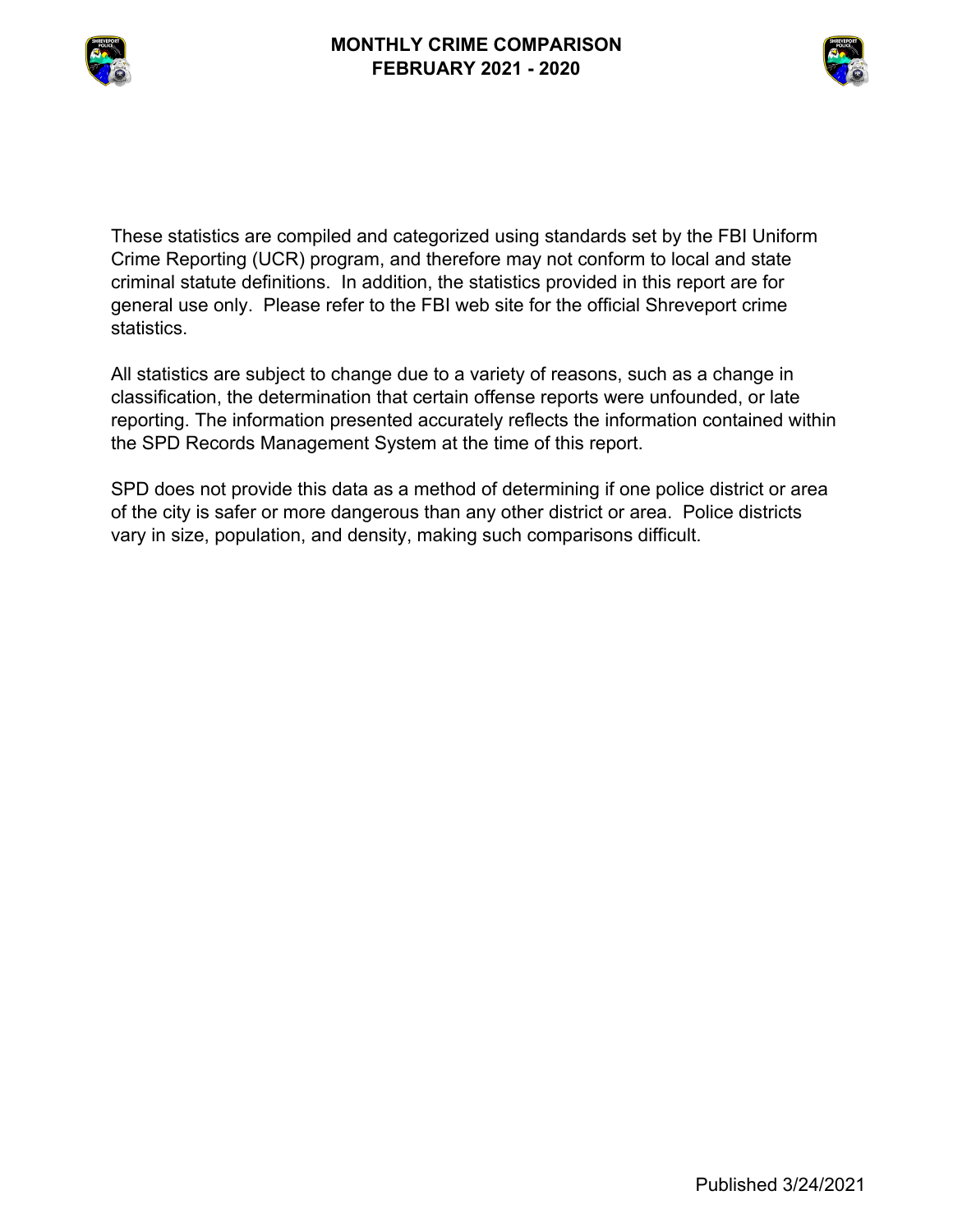|                                                             |                |                  | <b>MONTHLY CRIME COMPARISON</b> |                |                  |                   |
|-------------------------------------------------------------|----------------|------------------|---------------------------------|----------------|------------------|-------------------|
|                                                             |                |                  | <b>FEBRUARY 2021 - 2020</b>     |                |                  |                   |
|                                                             |                | <b>NUMBER OF</b> | <b>PERCENT OF</b>               |                | <b>NUMBER OF</b> | <b>PERCENT OF</b> |
|                                                             |                | <b>OFFENSES</b>  | <b>INCREASE</b>                 |                | <b>OFFENSES</b>  | <b>INCREASE</b>   |
| <b>TYPE OF</b>                                              |                | <b>FEBRUARY</b>  | <b>OR</b>                       |                | <b>YTD</b>       | <b>OR</b>         |
| <b>CRIME</b>                                                | 2021           | 2020             | <b>DECREASE</b>                 | 2021           | 2020             | <b>DECREASE</b>   |
| <b>HOMICIDE</b>                                             | 3              | 8                | $-63%$                          | 11             | 9                | 22%               |
| <b>MANSLAUGHTER</b>                                         | $\pmb{0}$      | 1                | $-100%$                         | $\mathbf 0$    | 1                | $-100%$           |
| <b>JUSTIFIED HOMICIDE</b>                                   | $\pmb{0}$      | 0                | <b>NA</b>                       | 0              | 0                | <b>NA</b>         |
| <b>TOTAL HOMICIDE</b>                                       | 3              | 9                | $-67%$                          | 11             | 10               | 10%               |
| <b>RAPE</b>                                                 |                |                  |                                 |                |                  |                   |
| Forcible Rape                                               | 5              | 11               | $-55%$                          | 22             | 19               | 16%               |
| <b>ROBBERY</b>                                              |                |                  |                                 |                |                  |                   |
| Person Robbery                                              |                |                  |                                 |                |                  |                   |
| Armed                                                       | 13             | 7                | 86%                             | 25             | 17               | 47%               |
| Simple                                                      | $\overline{2}$ | 1                | 100%                            | 9              | 10               | $-10%$            |
| <b>Total Person Robbery</b>                                 | 15             | 8                | 88%                             | 34             | 27               | 26%               |
| <b>Business Robbery</b>                                     |                |                  |                                 |                |                  |                   |
| Armed                                                       | 8              | 1                | 700%                            | 13             | 6                | 117%              |
| Simple                                                      | 0              | 1                | $-100%$                         | $\overline{2}$ | $\overline{2}$   | 0%                |
| <b>Total Business Robbery</b>                               | 8              | $\overline{2}$   | 300%                            | 15             | 8                | 88%               |
| <b>TOTAL ROBBERY</b>                                        | 23             | 10               | 130%                            | 49             | 35               | 40%               |
| <b>AGGRAVATED ASSAULT/</b>                                  |                |                  |                                 |                |                  |                   |
| <b>BATTERY</b>                                              | 86             | 78               | 10%                             | 179            | 162              | 10%               |
| <b>BURGLARY</b>                                             |                |                  |                                 |                |                  |                   |
| Residential                                                 | 61             | 89               | $-31%$                          | 135            | 188              | $-28%$            |
| <b>Business</b>                                             | 38             | 32               | 19%                             | 61             | 78               | $-22%$            |
| <b>TOTAL</b>                                                | 99             | 121              | $-18%$                          | 196            | 266              | $-26%$            |
| <b>THEFT</b>                                                |                |                  |                                 |                |                  |                   |
| <b>Purse Snatching</b>                                      | $\mathbf 0$    | 0                | <b>NA</b>                       | 0              | 1                | $-100%$           |
| Shoplifting                                                 | 105            | 152              | $-31%$                          | 237            | 345              | $-31%$            |
| <b>Theft from Business</b>                                  | 16             | 22               | $-27%$                          | 38             | 46               | $-17%$            |
| <b>Theft from Residence</b>                                 | 64             | 95               | $-33%$                          | 158            | 196              | $-19%$            |
| Auto Accessory Theft                                        | 33             | 23               | 43%                             | 79             | 72               | 10%               |
| Theft from Auto                                             | 109            | 155              | $-30%$                          | 283            | 419              | $-32%$            |
| <b>Other Thefts</b>                                         | 53             | 65               | $-18%$                          | 118            | 143              | $-17%$            |
| <b>TOTAL</b>                                                | 380            | 512              | $-26%$                          | 913            | 1,222            | $-25%$            |
| <b>AUTO THEFT</b>                                           | 51             | 60               | $-15%$                          | 127            | 121              | 5%                |
| <b>GRAND TOTAL</b>                                          | 647            | 801              | $-19%$                          | 1,497          | 1,835            | $-18%$            |
| <b>VIOLENT CRIME INDEX</b>                                  |                |                  |                                 |                |                  |                   |
| (Homicide, Rape, Robbery and<br>Aggravated Assault/Battery) | 117            | 108              | 8%                              | 261            | 226              | 15%               |

530 693 -24% 1,236 1,609 -23% Aggravated Assault/Battery) **PROPERTY CRIME INDEX**  (Burglary, Theft and Auto Theft)

*FBI NUMBERS MAINTAINED ON THE FBI UCR WEB SITE DO NOT REFLECT JUSTIFIED HOMICIDES*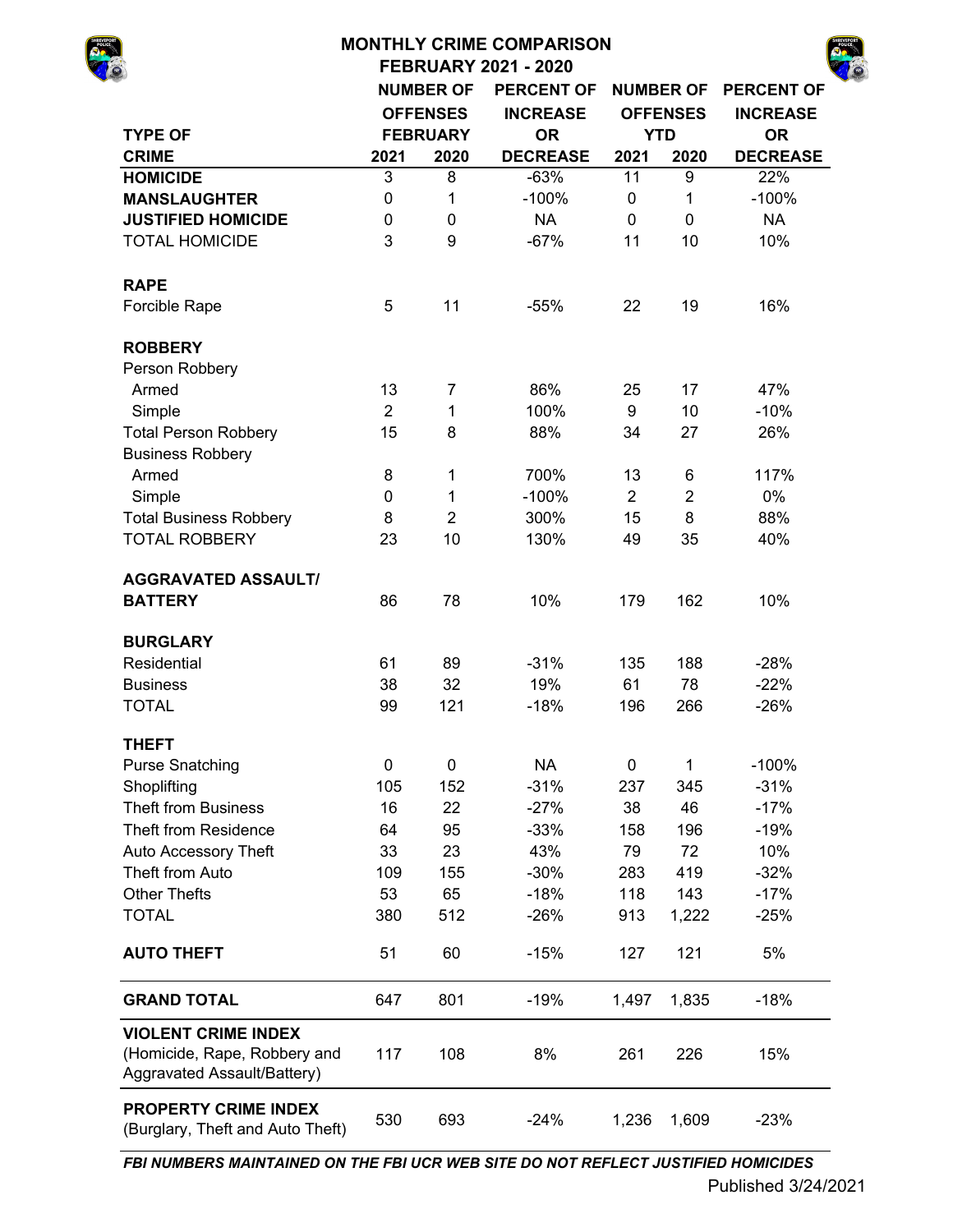

# **REPORTED OFFENSESFEBRUARY 2021**



- **1. Martin Luther King Jr. Drive area, North Highland, West Cooper Road, Lakeview, Hearne Extension, Agurs area north of Hearne**
- **2. Freestate, Cherokee Park, Dixie Highway, Agurs area south of Hearne, Downtown area west of Market**
- **3. Allendale, Ledbetter Heights**
- **4. Highland, Stoner Hill**
- **5. Anderson Island, Dixie Garden, Shreve Island, Broadmoor, Waterside, South Highland, Cedar Grove area north of 70th**
- **6. Cedar Grove area south of 70th and east of I-49, South Broadmoor, Town South/Spring Lake, East Ridge, Huckleberry Ridge, Suburban Acres, Wallace Lake, Robson Plantation**
- **7. Allendale, Lakeside, Queensborough, St Vincent/Ingleside area west of Hearne, Werner Park, Caddo Heights**
- **8. South Lakeshore, Country Club, Mooretown**
- **9. Shorewood Hills, Yarborough, Western Hills, Huntington Park, Reisor, Fox Crossing**
- **10. St Vincent/Ingleside area east of Hearne, Caddo Heights**
- **11. Sunset Acres, Hollywood, Cedar Grove area west of I-49**
- **12. Garden Valley, Cargill Park, Pinecroft, Hyde Park, Brookwood, Southwood, Suburban Acres, Summergrove, Southern Hills, East Ridge**
- **13. Riverfront, Entertainment District, Downtown area east of Market**

**DISTRICTS**

| <b>SELECTED OFFENSES</b>  | #1             | #2             | #3             | #4                       | #5             | #6             | #7             | #8             | #9          | #10            | #11            | #12         | #13            | <b>Total</b> |
|---------------------------|----------------|----------------|----------------|--------------------------|----------------|----------------|----------------|----------------|-------------|----------------|----------------|-------------|----------------|--------------|
| <b>HOMICIDE</b>           | 0              | $\mathbf 0$    | $\mathbf 0$    | 0                        | 2              | $\mathbf 0$    | 0              | 0              | $\mathbf 0$ | 1              | 0              | $\Omega$    | $\Omega$       | 3            |
| <b>MANSLAUGHTER</b>       | 0              | 0              | $\mathbf 0$    | 0                        | $\Omega$       | $\Omega$       | 0              | 0              | $\mathbf 0$ | $\Omega$       | $\Omega$       | 0           | $\mathbf 0$    | 0            |
| <b>JUSTIFIED HOMICIDE</b> | 0              | 0              | $\mathbf 0$    | $\Omega$                 | $\mathbf 0$    | $\mathbf 0$    | 0              | 0              | $\mathbf 0$ | 0              | $\Omega$       | $\mathbf 0$ | $\mathbf{0}$   | 0            |
| <b>RAPE</b>               | 0              | 0              | $\mathbf 0$    |                          | $\mathbf 0$    | $\mathbf 0$    |                | 0              |             | 1              | 1              | $\mathbf 0$ | $\mathbf 0$    | 5            |
| <b>PERSON ROBBERY</b>     |                | 0              | $\mathbf 0$    | $\Omega$                 | $\mathbf 0$    | 1              | 3              | $\overline{2}$ | 3           | 1              | 3              | $\mathbf 0$ |                | 15           |
| <b>BUSINESS ROBBERY</b>   | 1              | 0              | $\mathbf{0}$   |                          | 2              | $\mathbf{0}$   | 0              | $\mathbf 1$    |             | $\Omega$       | $\overline{2}$ | 0           | $\mathbf 0$    | 8            |
| <b>AGGRAVATED BATTERY</b> | 2              | 0              | $\mathbf 0$    | $\Omega$                 | 5              | $\overline{2}$ | 4              | $\overline{2}$ | $\mathbf 0$ | 6              | 5              | 5           | $\overline{2}$ | 33           |
| AGGRAVATED ASSAULT        | 4              | 0              | 1              | 5                        | 8              | 3              | 7              | 4              | 3           | 4              | 8              | 5           |                | 53           |
| <b>RESIDENCE BURGLARY</b> | $\overline{2}$ | $\overline{2}$ | $\overline{2}$ | 8                        | 17             | 1              | 4              | 3              | 4           | 4              | 2              | 12          | $\mathbf{0}$   | 61           |
| <b>BUSINESS BURGLARY</b>  |                | $\overline{2}$ | 6              | $\overline{ }$           | $\overline{2}$ | $\overline{2}$ | $\overline{2}$ | 1              | 3           | 5              | 6              |             | $\mathbf{0}$   | 38           |
| <b>PURSE SNATCHING</b>    | 0              | 0              | $\mathbf{0}$   | $\Omega$                 | $\mathbf{0}$   | $\mathbf{0}$   | $\mathbf{0}$   | $\Omega$       | $\Omega$    | $\Omega$       | $\Omega$       | $\Omega$    | $\mathbf 0$    | 0            |
| <b>SHOPLIFTING</b>        |                | 5              | 0              | 3                        | 17             | 23             | $\overline{2}$ |                | 18          | $\Omega$       | 4              | 31          | $\mathbf{0}$   | 105          |
| THEFT FROM BUSINESS       |                | 1              | $\mathbf 0$    | $\Omega$                 | 4              | $\Omega$       | $\Omega$       | 1              | 1           | $\Omega$       | 6              | 1           |                | 16           |
| THEFT FROM RESIDENCE      | 2              | 3              | 4              | 6                        | $\overline{7}$ | 8              | 3              | 4              | 9           | 3              | 8              | 6           |                | 64           |
| <b>AUTO ACC. THEFT</b>    | $\mathbf{0}$   | 6              | 1              | 0                        | 4              | 4              | -1             | $\overline{2}$ | 6           | $\overline{2}$ | $\overline{2}$ | 5           | $\mathbf 0$    | 33           |
| THEFT FROM AUTO           | $\overline{2}$ | 4              | $\overline{2}$ |                          | 13             | 10             | 6              | 6              | 40          | $\overline{2}$ | $\overline{2}$ | 18          | 3              | 109          |
| THEFT GENERAL             | $\overline{2}$ | 3              | 4              | 5                        | 5              | 5              | 3              | $\overline{2}$ | 8           | $\overline{2}$ | 3              | 10          |                | 53           |
| <b>AUTO THEFT</b>         | 5              | 1              | 1              | $\overline{\phantom{a}}$ | 2              | $\overline{2}$ | 4              | 5              | 3           | $\overline{2}$ | 7              | 12          | $\mathbf{0}$   | 51           |
| <b>TOTALS</b>             | 24             | 27             | 21             | 44                       | 88             | 61             | 40             | 34             | 100         | 33             | 59             | 106         | 10             | 647          |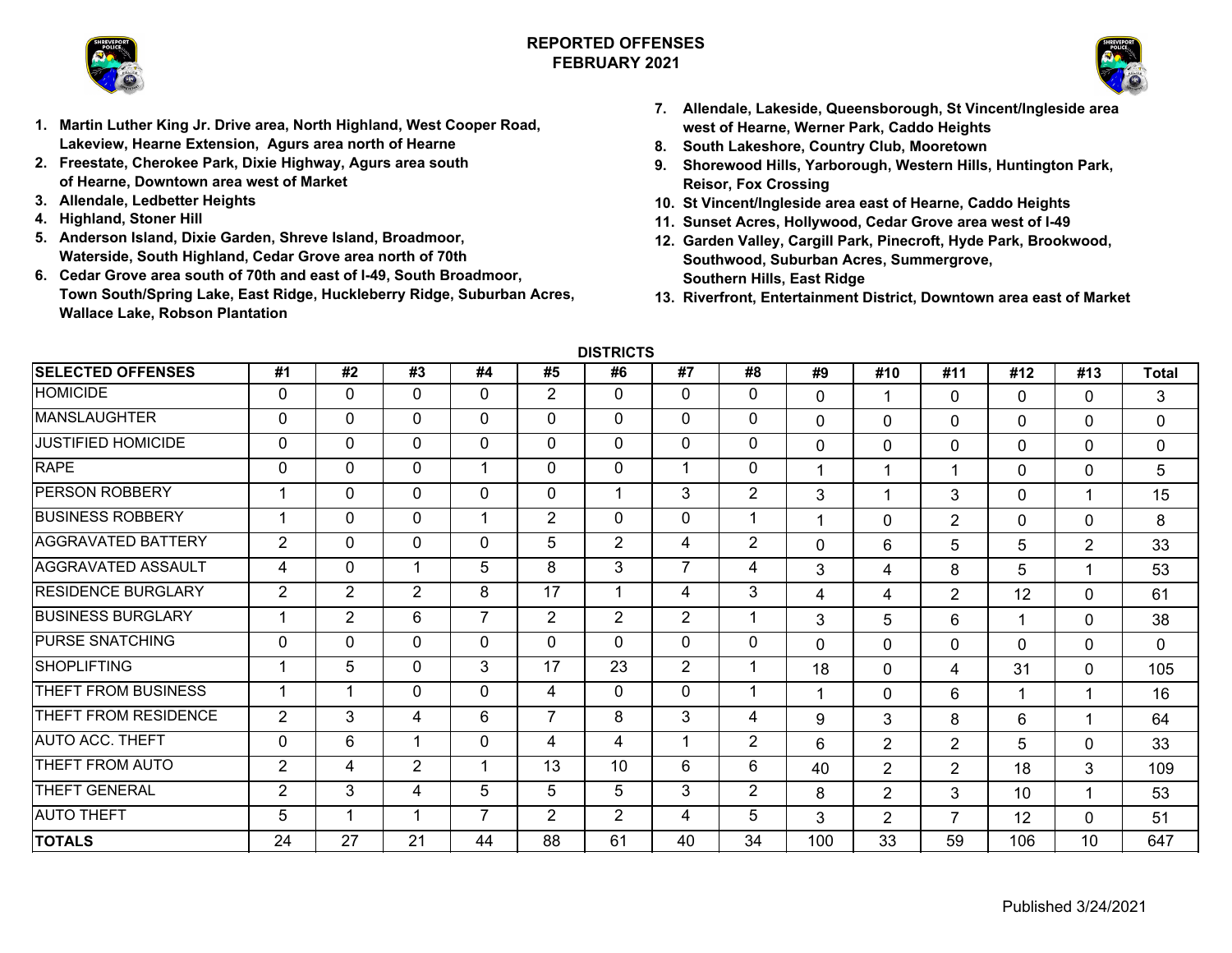# **REPORTED OFFENSESJANUARY - FEBRUARY 2021**



**1. Martin Luther King Jr. Drive area, North Highland, West Cooper Road, Lakeview, Hearne Extension, Agurs area north of Hearne**

- **2. Freestate, Cherokee Park, Dixie Highway, Agurs area south of Hearne, Downtown area west of Market**
- **3. Allendale, Ledbetter Heights**
- **4. Highland, Stoner Hill**
- **5. Anderson Island, Dixie Garden, Shreve Island, Broadmoor, Waterside, South Highland, Cedar Grove area north of 70th**
- **6. Cedar Grove area south of 70th and east of I-49, South**

**Broadmoor, Town South/Spring Lake, East Ridge, Huckleberry Ridge, Suburban Acres, Wallace Lake, Robson Plantation** 

**7. Allendale, Lakeside, Queensborough, St** 

**Vincent/Ingleside area west of Hearne, Werner Park, Caddo Heights**

**8. South Lakeshore, Country Club, Mooretown**

**9. Shorewood Hills, Yarborough, Western Hills,** 

**Huntington Park, Reisor, Fox Crossing**

- **10. St Vincent/Ingleside area east of Hearne, Caddo Heights**
- **11. Sunset Acres, Hollywood, Cedar Grove area west of I-49**
- **12. Garden Valley, Cargill Park, Pinecroft, Hyde Park, Brookwood, Southwood, Suburban Acres, Summergrove, Southern Hills, East Ridge**

**13. Riverfront, Entertainment District, Downtown area east of Market**

|                            | <b>טוטומו</b>  |    |    |                |          |          |    |                |                |                |          |                |                |              |
|----------------------------|----------------|----|----|----------------|----------|----------|----|----------------|----------------|----------------|----------|----------------|----------------|--------------|
| <b>SELECTED OFFENSES</b>   | #1             | #2 | #3 | #4             | #5       | #6       | #7 | #8             | #9             | #10            | #11      | #12            | #13            | <b>Total</b> |
| <b>HOMICIDE</b>            | 0              | 0  | 0  |                | 2        | 0        | 2  | 2              | 1              | 3              | 0        | $\Omega$       | 0              | 11           |
| <b>IMANSLAUGHTER</b>       | 0              | 0  | 0  | 0              | $\Omega$ | 0        | 0  | $\Omega$       | 0              | 0              | 0        | $\Omega$       | $\Omega$       | 0            |
| <b>JUSTIFIED HOMICIDE</b>  | 0              | 0  | 0  | 0              | $\Omega$ | $\Omega$ | 0  | 0              | $\Omega$       | 0              | 0        | 0              | $\Omega$       | $\Omega$     |
| <b>RAPE</b>                |                | 1  | 1  | 2              | 2        | 1        | 2  | 2              | 5              | 2              | 1        | 2              | $\Omega$       | 22           |
| <b>PERSON ROBBERY</b>      |                | 0  | 3  | 1              | 3        | 1        | 3  | 7              | 4              | 3              | 5        | 2              | 1              | 34           |
| <b>BUSINESS ROBBERY</b>    |                | 0  | 0  | 1              | 3        | $\Omega$ | 0  | 3              | 4              | 0              | 3        | 0              | 0              | 15           |
| IAGGRAVATED BATTERY        | 3              | 1  | 4  | 3              | 8        | 7        | 13 | 5              | $\overline{2}$ | 11             | 9        | 8              | 2              | 76           |
| AGGRAVATED ASSAULT         | 5              | 1  | 2  | 8              | 14       | 8        | 11 | 11             | 7              | 9              | 14       | 12             | 1              | 103          |
| <b>RESIDENCE BURGLARY</b>  | 6              | 2  | 5  | 15             | 34       | 5        | 12 | 9              | 10             | 9              | 8        | 20             | $\Omega$       | 135          |
| <b>BUSINESS BURGLARY</b>   |                | 3  | 6  | 9              | 4        | 4        | 3  | 3              | 5              | 7              | 8        | 8              | 0              | 61           |
| <b>PURSE SNATCHING</b>     | 0              | 0  | 0  | 0              | $\Omega$ | $\Omega$ | 0  | $\Omega$       | $\Omega$       | 0              | $\Omega$ | $\Omega$       | 0              | 0            |
| <b>SHOPLIFTING</b>         | 11             | 7  | 0  | 9              | 36       | 51       | 6  | 3              | 31             | $\overline{2}$ | 10       | 71             | $\Omega$       | 237          |
| <b>THEFT FROM BUSINESS</b> | 2              | 2  | 1  | $\overline{2}$ | 9        | 4        | 0  | $\overline{2}$ | 3              | $\overline{2}$ | 7        | $\overline{2}$ | 2              | 38           |
| THEFT FROM RESIDENCE       | 3              | 4  | 6  | 15             | 27       | 15       | 10 | 14             | 14             | 8              | 19       | 21             | $\overline{2}$ | 158          |
| <b>AUTO ACC. THEFT</b>     | $\overline{2}$ | 10 | 1  | 1              | 7        | 14       | 4  | 4              | 11             | 7              | 5        | 12             | 1              | 79           |
| THEFT FROM AUTO            | 6              | 6  | 6  | 18             | 50       | 36       | 15 | 19             | 60             | 9              | 6        | 42             | 10             | 283          |
| <b>THEFT GENERAL</b>       | 4              | 6  | 5  | 10             | 18       | 11       | 4  | 7              | 17             | 2              | 9        | 19             | 6              | 118          |
| <b>AUTO THEFT</b>          | 11             | 2  | 6  | 16             | 13       | 9        | 6  | 9              | 12             | 7              | 11       | 24             | 1              | 127          |
| <b>TOTALS</b>              | 57             | 45 | 46 | 111            | 230      | 166      | 91 | 100            | 186            | 81             | 115      | 243            | 26             | 1,497        |

**DISTRICTS**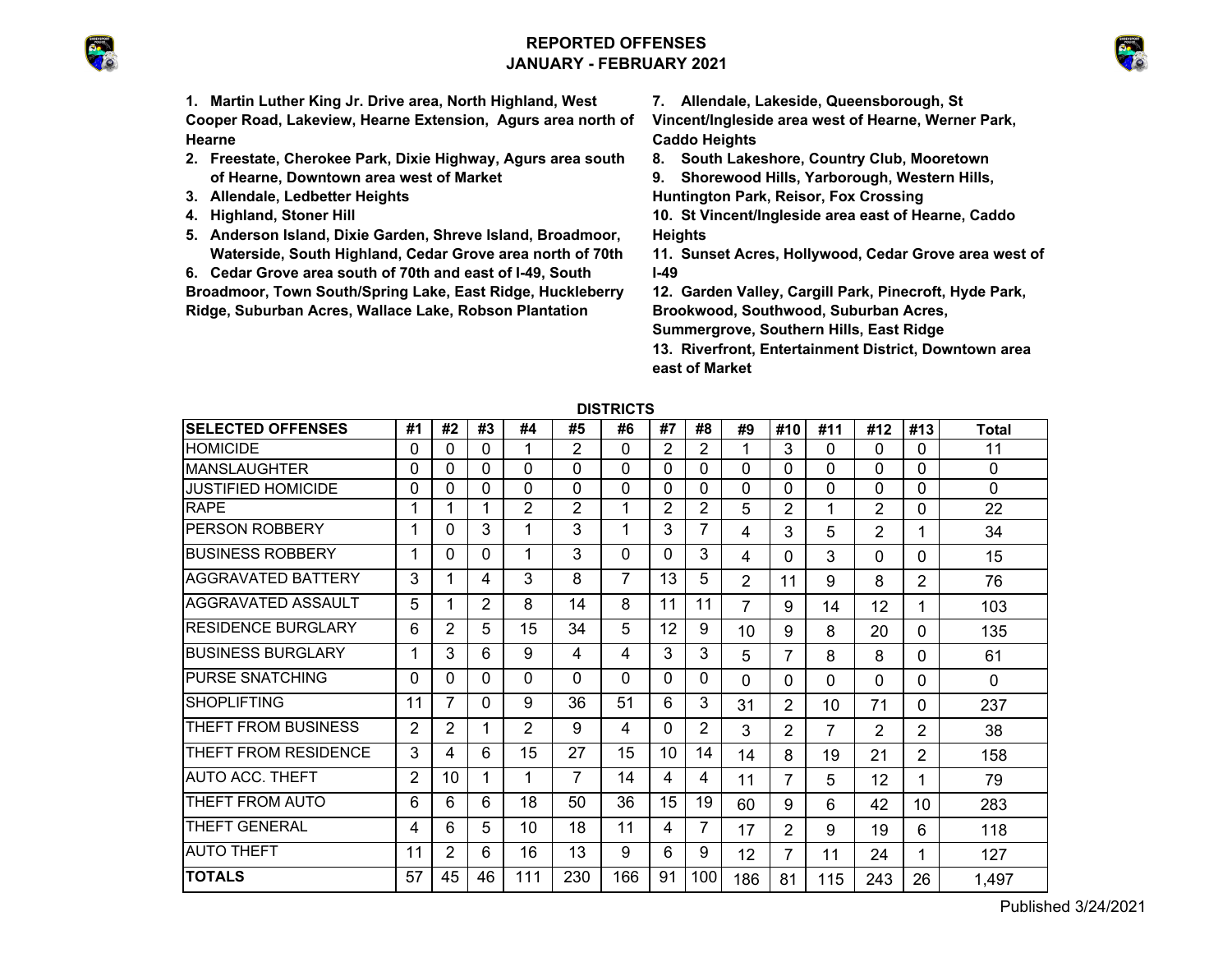



| $\ddot{\bullet}$           |                |                   |            |                | FEBRUARY 2021     |            |                   |                |            |                         |                |            |                |                |            |
|----------------------------|----------------|-------------------|------------|----------------|-------------------|------------|-------------------|----------------|------------|-------------------------|----------------|------------|----------------|----------------|------------|
|                            |                | <b>District 1</b> | %          |                | <b>District 2</b> | $\%$       | <b>District 3</b> |                | $\%$       |                         | District 13    | %          |                | <b>TOTAL</b>   | %          |
| <b>CRIME</b>               | 2021           | 2020              | <b>CHG</b> | 2021           | 2020              | <b>CHG</b> |                   | 2021 2020      | <b>CHG</b> |                         | 2021 2020      | <b>CHG</b> | 2021           | 2020           | <b>CHG</b> |
| Homicide                   | 0              | 0                 | <b>NA</b>  | 0              | 0                 | <b>NA</b>  | 0                 | 0              | <b>NA</b>  | 0                       |                | <b>NA</b>  | 0              | $\Omega$       | <b>NA</b>  |
| Manslaughter               | 0              | 0                 | <b>NA</b>  | 0              | 0                 | <b>NA</b>  | 0                 | 0              | <b>NA</b>  | 0                       | 0              | <b>NA</b>  | 0              | 0              | <b>NA</b>  |
| <b>Justified Homicide</b>  | 0              | 0                 | <b>NA</b>  | 0              | 0                 | <b>NA</b>  | 0                 | $\Omega$       | <b>NA</b>  | 0                       | 0              | <b>NA</b>  | 0              | $\Omega$       | <b>NA</b>  |
| Rape                       | $\mathbf{0}$   | $\mathbf{0}$      | <b>NA</b>  | 0              | 0                 | <b>NA</b>  | 0                 |                | $-100%$    | $\Omega$                |                | <b>NA</b>  | 0              |                | -100%      |
| Person Robbery             |                |                   | 0%         | 0              |                   | $-100%$    | 0                 | 0              | <b>NA</b>  | 1                       | 0              | <b>NA</b>  | $\overline{2}$ | 2              | $0\%$      |
| <b>Business Robbery</b>    |                | 0                 | <b>NA</b>  | 0              | 0                 | <b>NA</b>  | 0                 | 0              | <b>NA</b>  | $\Omega$                | 0              | <b>NA</b>  | 1              | 0              | <b>NA</b>  |
| <b>Aggravated Battery</b>  | 2              | 3                 | $-33%$     | 0              |                   | $-100%$    | 0                 | $\overline{2}$ | $-100%$    | 2                       |                | $-50%$     | 4              | 10             | $-60%$     |
| <b>Aggravated Assault</b>  | 4              | 2                 | 100%       | 0              | $\overline{2}$    | $-100%$    |                   |                | $0\%$      | 1                       | 0              | <b>NA</b>  | 6              | 5              | 20%        |
| <b>Residence Burglary</b>  | 2              | 8                 | $-75%$     | $\overline{2}$ |                   | 100%       | $\overline{2}$    | 2              | $0\%$      | $\Omega$                | 0              | <b>NA</b>  | 6              | 11             | $-45%$     |
| <b>Business Burglary</b>   |                | 2                 | $-50%$     | $\overline{2}$ | 3                 | $-33%$     | 6                 |                | 500%       | $\Omega$                | 0              | <b>NA</b>  | 9              | 6              | 50%        |
| <b>Purse Snatching</b>     | 0              | 0                 | <b>NA</b>  | 0              | 0                 | <b>NA</b>  | 0                 | 0              | <b>NA</b>  | 0                       | 0              | <b>NA</b>  | 0              | 0              | <b>NA</b>  |
| Shoplifting                |                | 3                 | $-67%$     | 5              | $\overline{2}$    | 150%       | 0                 | 0              | <b>NA</b>  | $\Omega$                | 0              | <b>NA</b>  | 6              | 5              | 20%        |
| <b>Theft from Business</b> |                |                   | $0\%$      |                |                   | $0\%$      | 0                 | $\Omega$       | <b>NA</b>  | 1                       | $\Omega$       | <b>NA</b>  | 3              | 2              | 50%        |
| Theft from Residence       | $\overline{2}$ |                   | 100%       | 3              | 2                 | 50%        | 4                 | 0              | <b>NA</b>  |                         | 3              | $-67%$     | 10             | 6              | 67%        |
| Auto Accessory Theft       | 0              | 0                 | <b>NA</b>  | 6              | 0                 | <b>NA</b>  |                   |                | $0\%$      | $\Omega$                | 0              | <b>NA</b>  | 7              |                | 600%       |
| Theft from Auto            | $\overline{2}$ | $\mathbf{0}$      | <b>NA</b>  | 4              | $\overline{7}$    | $-43%$     | $\overline{2}$    | 0              | <b>NA</b>  | $\overline{\mathbf{3}}$ | $\overline{2}$ | 50%        | 11             | 9              | 22%        |
| <b>Theft General</b>       | 2              | 2                 | $0\%$      | 3              |                   | 200%       | 4                 | 2              | 100%       |                         | 3              | $-67%$     | 10             | 8              | 25%        |
| <b>Auto Theft</b>          | 5              | 2                 | 150%       |                | 3                 | $-67%$     |                   |                | $0\%$      | $\Omega$                |                | $-100%$    | $\overline{7}$ | $\overline{ }$ | $0\%$      |
| <b>TOTALS</b>              | 24             | 25                | $-4%$      | 27             | 24                | 13%        | 21                | 11             | 91%        | 10                      | 13             | $-23%$     | 82             | 73             | 12%        |

*NA = Not Applicable because previous month was zero*

#### **JANUARY - FEBRUARY 2021**

|                           |                | <b>District 1</b> | %          |      | <b>District 2</b> | $\frac{9}{6}$ | <b>District 3</b> |                | %          |                | District 13 | $\%$       |      | TOTAL    | %          |
|---------------------------|----------------|-------------------|------------|------|-------------------|---------------|-------------------|----------------|------------|----------------|-------------|------------|------|----------|------------|
| <b>CRIME</b>              | 2021           | 2020              | <b>CHG</b> | 2021 | 2020              | <b>CHG</b>    |                   | 2021 2020      | <b>CHG</b> |                | 2021 2020   | <b>CHG</b> | 2021 | 2020     | <b>CHG</b> |
| Homicide                  | 0              | 0                 | <b>NA</b>  |      | 0                 | <b>NA</b>     |                   |                | <b>NA</b>  | 0              |             | <b>NA</b>  | 0    | 0        | <b>NA</b>  |
| Manslaughter              | 0              | 0                 | <b>NA</b>  |      | 0                 | <b>NA</b>     |                   |                | <b>NA</b>  | 0              |             | <b>NA</b>  | 0    | 0        | <b>NA</b>  |
| Justified Homicide        | 0              | 0                 | <b>NA</b>  |      | 0                 | <b>NA</b>     |                   | 0              | <b>NA</b>  | 0              |             | <b>NA</b>  | 0    | 0        | <b>NA</b>  |
| Rape                      |                |                   | $0\%$      |      |                   | 0%            |                   |                | $0\%$      | 0              |             | <b>NA</b>  | 3    | 3        | $0\%$      |
| Person Robbery            |                | 2                 | $-50%$     |      |                   | $-100%$       | 3                 |                | 200%       |                |             | <b>NA</b>  | 5    | 4        | 25%        |
| <b>Business Robbery</b>   |                | 0                 | <b>NA</b>  |      | 0                 | <b>NA</b>     |                   |                | <b>NA</b>  | 0              |             | <b>NA</b>  |      | $\Omega$ | <b>NA</b>  |
| <b>Aggravated Battery</b> | 3              | $\overline{ }$    | $-57%$     |      | $\overline{2}$    | $-50%$        | 4                 | 5              | $-20%$     | 2              |             | $-50%$     | 10   | 18       | $-44%$     |
| <b>Aggravated Assault</b> | 5              | 4                 | 25%        |      | $\overline{2}$    | $-50%$        | $\overline{2}$    | $\overline{2}$ | 0%         |                |             | $0\%$      | 9    | 9        | $0\%$      |
| <b>Residence Burglary</b> | 6              | 14                | $-57%$     | 2    | 4                 | $-50%$        | 5                 | 3              | 67%        | 0              |             | <b>NA</b>  | 13   | 21       | -38%       |
| <b>Business Burglary</b>  |                | 5                 | $-80%$     | 3    | 3                 | 0%            | 6                 |                | 50%        | 0              |             | -100%      | 10   | 13       | $-23%$     |
| <b>Purse Snatching</b>    | <sup>0</sup>   | 0                 | <b>NA</b>  |      | 0                 | <b>NA</b>     |                   | $\Omega$       | <b>NA</b>  | 0              |             | <b>NA</b>  | 0    | 0        | <b>NA</b>  |
| Shoplifting               | 11             | 8                 | 38%        | 7    | 3                 | 133%          | 0                 | 4              | $-100%$    | 0              |             | <b>NA</b>  | 18   | 15       | 20%        |
| Theft from Business       | 2              | $\overline{2}$    | 0%         | 2    | 8                 | $-75%$        |                   | 0              | <b>NA</b>  | $\overline{2}$ |             | <b>NA</b>  | 7    | 10       | $-30%$     |
| Theft from Residence      | 3              | -                 | $-57%$     | 4    | 3                 | 33%           | 6                 | 6              | $0\%$      | $\overline{2}$ |             | $-50%$     | 15   | 20       | $-25%$     |
| Auto Accessory Theft      | $\overline{2}$ |                   | 100%       | 10   | 0                 | <b>NA</b>     |                   | $\overline{2}$ | $-50%$     |                |             | 0%         | 14   | 4        | 250%       |
| Theft from Auto           | 6              | 16                | $-63%$     | 6    | 18                | $-67%$        | 6                 | 4              | 50%        | 10             | 17          | $-41%$     | 28   | 55       | $-49%$     |
| <b>Theft General</b>      | 4              | 5                 | $-20%$     | 6    | 3                 | 100%          | 5                 | 3              | 67%        | 6              | 9           | $-33%$     | 21   | 20       | 5%         |
| <b>Auto Theft</b>         | 11             | $\overline{2}$    | 450%       | 2    | 6                 | $-67%$        | 6                 | 5              | 20%        |                |             | $0\%$      | 20   | 14       | 43%        |
| <b>TOTALS</b>             | 57             | 74                | $-23%$     | 45   | 54                | $-17%$        | 46                | 40             | 15%        | 26             | 38          | $-32%$     | 174  | 206      | $-16%$     |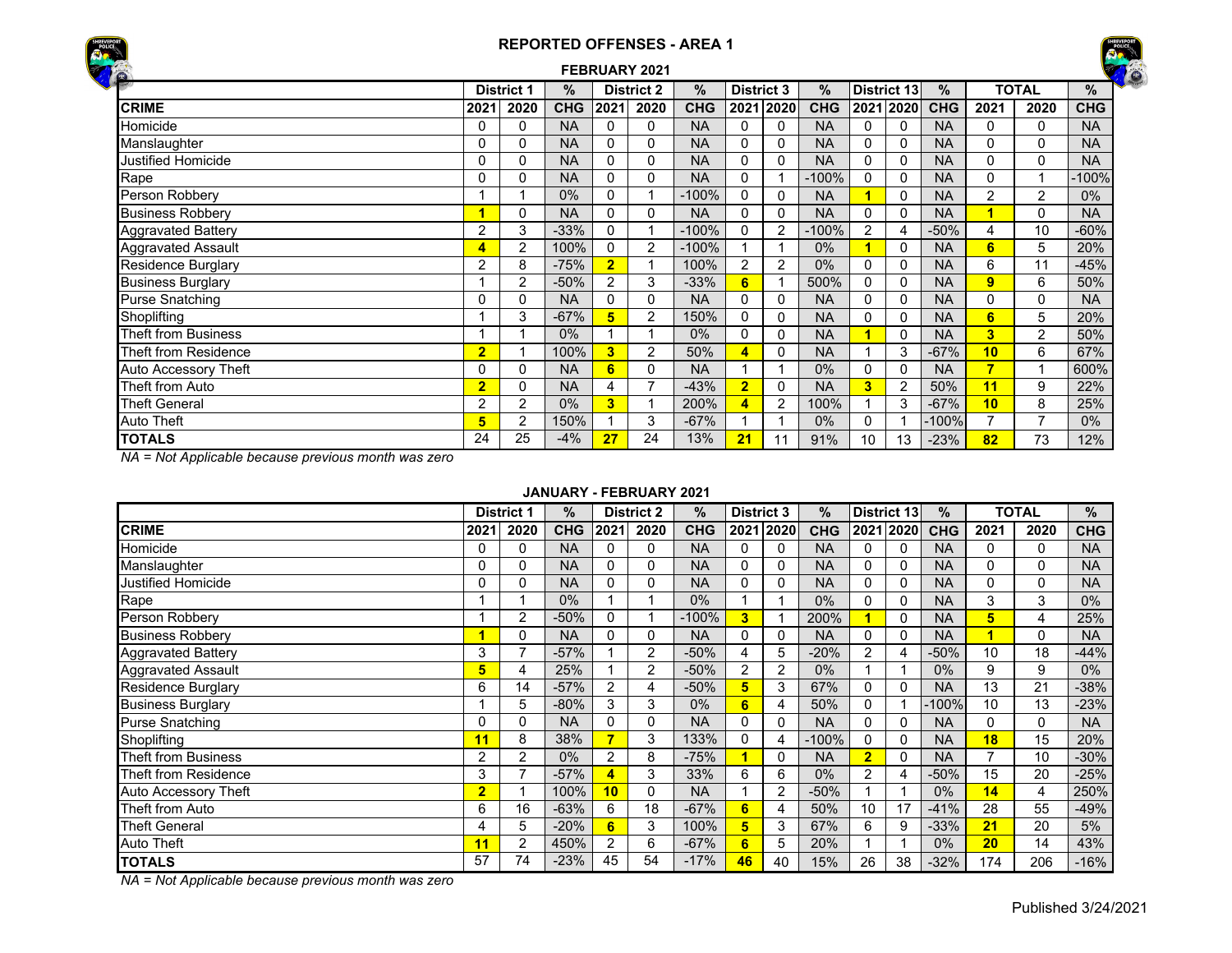



### **FEBRUARY 2021**

|                             |          | <b>District 4</b> | $\%$       |                | <b>District 5</b> | $\%$       | <b>District 6</b> |                          | $\%$       |                | <b>TOTAL</b> | %          |
|-----------------------------|----------|-------------------|------------|----------------|-------------------|------------|-------------------|--------------------------|------------|----------------|--------------|------------|
| <b>CRIME</b>                | 2021     | 2020              | <b>CHG</b> | 2021           | 2020              | <b>CHG</b> | 2021              | 2020                     | <b>CHG</b> | 2021           | 2020         | <b>CHG</b> |
| Homicide                    | 0        |                   | $-100%$    | $\overline{2}$ |                   | 100%       | 0                 | 0                        | <b>NA</b>  | 2              | 2            | 0%         |
| Manslaughter                | $\Omega$ | 0                 | <b>NA</b>  | 0              | 0                 | <b>NA</b>  | 0                 | $\mathbf{0}$             | <b>NA</b>  | 0              | 0            | <b>NA</b>  |
| <b>Justified Homicide</b>   | 0        | 0                 | <b>NA</b>  | 0              | 0                 | <b>NA</b>  | 0                 | $\mathbf{0}$             | <b>NA</b>  | 0              | 0            | <b>NA</b>  |
| Rape                        |          | 2                 | $-50%$     | 0              | 2                 | $-100%$    | 0                 | 0                        | <b>NA</b>  |                | 4            | $-75%$     |
| Person Robbery              | 0        | 2                 | $-100%$    | 0              | 2                 | -100%      | 1                 | $\mathbf{0}$             | <b>NA</b>  |                | 4            | $-75%$     |
| <b>Business Robbery</b>     | 1        | 0                 | <b>NA</b>  | $\overline{2}$ | 1                 | 100%       | 0                 | $\mathbf{0}$             | <b>NA</b>  | 3 <sup>1</sup> |              | 200%       |
| <b>Aggravated Battery</b>   | 0        | $\overline{c}$    | $-100%$    | 5              | 0                 | <b>NA</b>  | $\overline{2}$    | $\overline{\mathcal{L}}$ | 100%       | 7              | 3            | 133%       |
| <b>Aggravated Assault</b>   | 5        | 5                 | $0\%$      | 8              | 1                 | 700%       | 3                 |                          | 200%       | 16             |              | 129%       |
| <b>Residence Burglary</b>   | 8        | 6                 | 33%        | 17             | 13                | 31%        |                   | 3                        | $-67%$     | 26             | 22           | 18%        |
| <b>Business Burglary</b>    | 7        | 3                 | 133%       | $\overline{2}$ | 1                 | 100%       | 2                 | 3                        | $-33%$     | 11             |              | 57%        |
| <b>Purse Snatching</b>      | 0        | 0                 | <b>NA</b>  | 0              | 0                 | <b>NA</b>  | 0                 | 0                        | <b>NA</b>  | 0              | 0            | <b>NA</b>  |
| Shoplifting                 | 3        | 20                | $-85%$     | 17             | 25                | $-32%$     | 23                | 37                       | $-38%$     | 43             | 82           | $-48%$     |
| <b>Theft from Business</b>  | $\Omega$ | 1                 | -100%      | 4              | 5                 | $-20%$     | $\Omega$          | $\overline{2}$           | $-100\%$   | 4              | 8            | $-50%$     |
| Theft from Residence        | 6        | 7                 | $-14%$     | $\overline{7}$ | 19                | $-63%$     | 8                 | 9                        | $-11%$     | 21             | 35           | $-40%$     |
| <b>Auto Accessory Theft</b> | $\Omega$ | 2                 | $-100%$    | 4              | 3                 | 33%        | $\overline{4}$    |                          | 300%       | 8              | 6            | 33%        |
| Theft from Auto             |          | 5                 | $-80%$     | 13             | 39                | $-67%$     | 10                | 5                        | 100%       | 24             | 49           | $-51%$     |
| <b>Theft General</b>        | 5        | 5                 | $0\%$      | 5              | 10                | $-50%$     | 5                 | 10                       | $-50%$     | 15             | 25           | $-40%$     |
| <b>Auto Theft</b>           | 7        | 7                 | $0\%$      | $\overline{2}$ | 10                | $-80%$     | 2                 | $\overline{2}$           | 0%         | 11             | 19           | $-42%$     |
| <b>TOTALS</b>               | 44       | 68                | $-35%$     | 88             | 132               | $-33%$     | 61                | 74                       | $-18%$     | 193            | 274          | $-30%$     |

*NA = Not Applicable because previous month was zero*

#### **JANUARY - FEBRUARY 2021**

|                            |      | <b>District 4</b> | %          |                | <b>District 5</b> | $\%$       | <b>District 6</b> |              | %          |                         | TOTAL          | %          |
|----------------------------|------|-------------------|------------|----------------|-------------------|------------|-------------------|--------------|------------|-------------------------|----------------|------------|
| <b>CRIME</b>               | 2021 | 2020              | <b>CHG</b> | 2021           | 2020              | <b>CHG</b> | 2021              | 2020         | <b>CHG</b> | 2021                    | 2020           | <b>CHG</b> |
| Homicide                   |      |                   | 0%         | $\overline{2}$ |                   | 100%       | $\Omega$          | 0            | <b>NA</b>  | $\overline{\mathbf{3}}$ | 2              | 50%        |
| Manslaughter               | 0    | 0                 | <b>NA</b>  | 0              | 0                 | <b>NA</b>  | 0                 | 0            | <b>NA</b>  | 0                       | 0              | <b>NA</b>  |
| Justified Homicide         | 0    | $\Omega$          | <b>NA</b>  | 0              | 0                 | <b>NA</b>  | 0                 | 0            | <b>NA</b>  | 0                       | 0              | <b>NA</b>  |
| Rape                       | 2    | $\overline{2}$    | $0\%$      | $\overline{2}$ | $\overline{2}$    | 0%         | 1                 | $\mathbf{0}$ | <b>NA</b>  | 5                       | 4              | 25%        |
| Person Robbery             |      | 3                 | $-67%$     | 3              | 3                 | 0%         |                   | 2            | $-50%$     | 5                       | 8              | $-38%$     |
| <b>Business Robberv</b>    | 1    | 0                 | <b>NA</b>  | 3              | $\overline{c}$    | 50%        | $\Omega$          | 0            | <b>NA</b>  | 4                       | $\overline{2}$ | 100%       |
| <b>Aggravated Battery</b>  | 3    | 8                 | $-63%$     | 8              | 3                 | 167%       | 7                 | 1            | 600%       | 18                      | 12             | 50%        |
| <b>Aggravated Assault</b>  | 8    | 8                 | $0\%$      | 14             | 5                 | 180%       | 8                 | 4            | 100%       | 30                      | 17             | 76%        |
| <b>Residence Burglary</b>  | 15   | 15                | $0\%$      | 34             | 38                | $-11%$     | 5                 | 9            | $-44%$     | 54                      | 62             | $-13%$     |
| <b>Business Burglary</b>   | 9    | 6                 | 50%        | 4              | 4                 | 0%         | 4                 | 6            | $-33%$     | 17                      | 16             | 6%         |
| <b>Purse Snatching</b>     | 0    | $\Omega$          | <b>NA</b>  | 0              | $\Omega$          | <b>NA</b>  | $\Omega$          | 0            | <b>NA</b>  | 0                       | 0              | <b>NA</b>  |
| Shoplifting                | 9    | 35                | $-74%$     | 36             | 54                | $-33%$     | 51                | 61           | $-16%$     | 96                      | 150            | $-36%$     |
| <b>Theft from Business</b> | 2    | 5                 | $-60%$     | 9              | 10                | $-10%$     | 4                 | 6            | $-33%$     | 15                      | 21             | $-29%$     |
| Theft from Residence       | 15   | 16                | $-6%$      | 27             | 33                | $-18%$     | 15                | 16           | $-6%$      | 57                      | 65             | $-12%$     |
| Auto Accessory Theft       |      | 10                | $-90%$     | 7              | 7                 | 0%         | 14                | 5            | 180%       | 22                      | 22             | $0\%$      |
| Theft from Auto            | 18   | 30                | $-40%$     | 50             | 89                | $-44%$     | 36                | 40           | $-10%$     | 104                     | 159            | $-35%$     |
| <b>Theft General</b>       | 10   | 16                | $-38%$     | 18             | 24                | $-25%$     | 11                | 16           | $-31%$     | 39                      | 56             | $-30%$     |
| Auto Theft                 | 16   | 11                | 45%        | 13             | 23                | $-43%$     | 9                 | 4            | 125%       | 38                      | 38             | $0\%$      |
| <b>TOTALS</b>              | 111  | 166               | $-33%$     | 230            | 298               | $-23%$     | 166               | 170          | $-2%$      | 507                     | 634            | $-20%$     |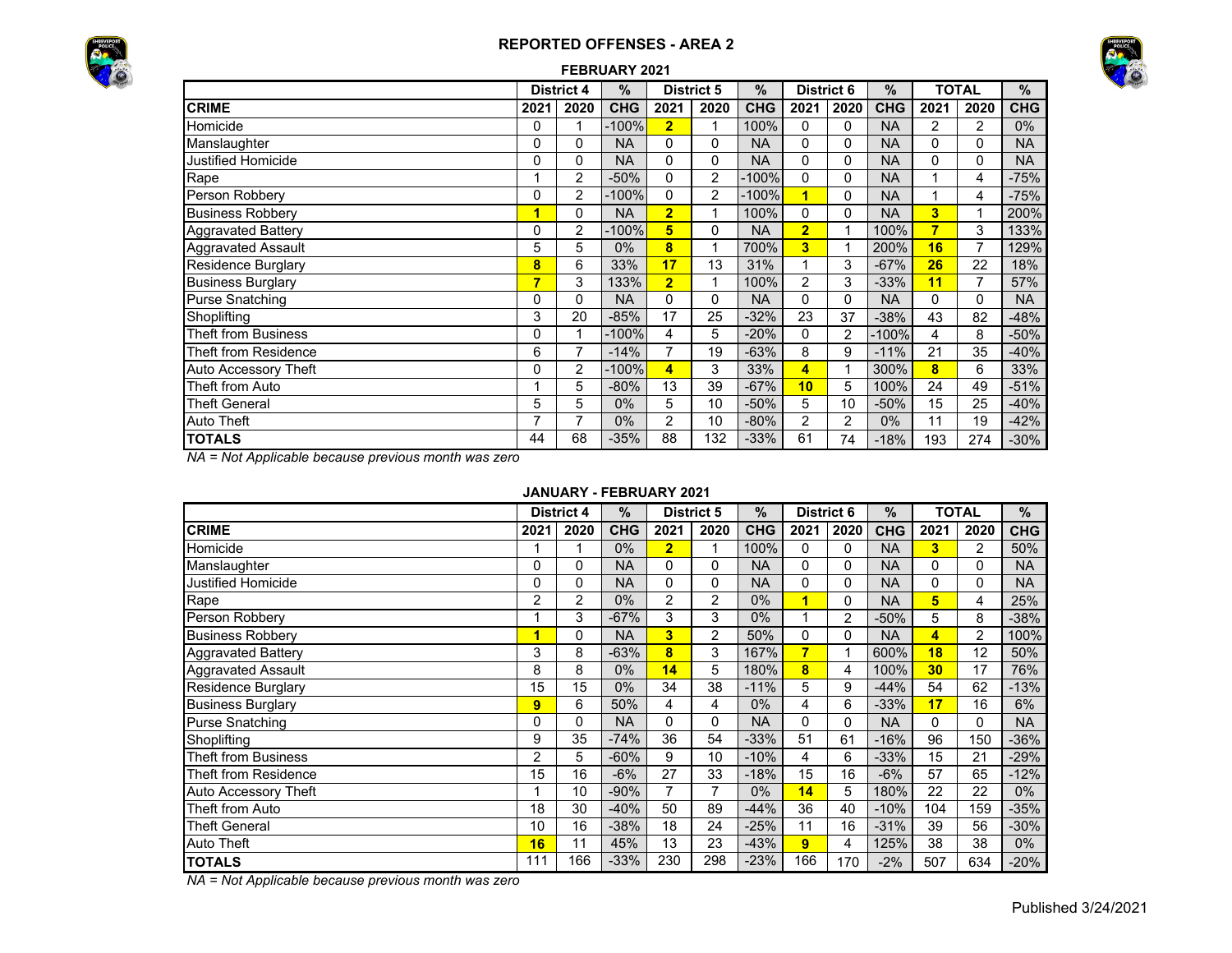



|                             |                   |      | FEBRUARY 2021 |                |                   |            |          |                   |               |                |                |            |
|-----------------------------|-------------------|------|---------------|----------------|-------------------|------------|----------|-------------------|---------------|----------------|----------------|------------|
|                             | <b>District 7</b> |      | $\%$          |                | <b>District 8</b> | $\%$       |          | <b>District 9</b> | $\frac{0}{0}$ |                | <b>TOTAL</b>   | $\%$       |
| <b>CRIME</b>                | 2021              | 2020 | <b>CHG</b>    |                | 2021 2020         | <b>CHG</b> | 2021     | 2020              | <b>CHG</b>    | 2021           | 2020           | <b>CHG</b> |
| Homicide                    | 0                 |      | $-100%$       | 0              |                   | $-100%$    | $\Omega$ |                   | $-100%$       | $\Omega$       | 3              | $-100%$    |
| Manslaughter                | 0                 | 0    | <b>NA</b>     | 0              | 1                 | -100%      | 0        | $\Omega$          | <b>NA</b>     | 0              |                | $-100%$    |
| Justified Homicide          | 0                 | 0    | <b>NA</b>     | 0              | 0                 | <b>NA</b>  | 0        | 0                 | <b>NA</b>     | 0              | 0              | <b>NA</b>  |
| Rape                        | 1                 | 0    | <b>NA</b>     | 0              | 0                 | <b>NA</b>  | 1        | 0                 | <b>NA</b>     | $\overline{2}$ | 0              | <b>NA</b>  |
| Person Robbery              | 3                 | 0    | <b>NA</b>     | $\overline{2}$ |                   | 100%       | 3        | 0                 | <b>NA</b>     | 8              |                | 700%       |
| <b>Business Robbery</b>     | 0                 | 0    | <b>NA</b>     | 1              | 0                 | <b>NA</b>  | 1        | $\mathbf{0}$      | <b>NA</b>     | $\overline{2}$ | 0              | <b>NA</b>  |
| <b>Aggravated Battery</b>   | 4                 | 4    | $0\%$         | $\overline{2}$ | 3                 | $-33%$     | $\Omega$ | $\overline{2}$    | $-100%$       | 6              | 9              | $-33%$     |
| <b>Aggravated Assault</b>   | 7                 | 8    | $-13%$        | 4              | 5                 | $-20%$     | 3        | 3                 | $0\%$         | 14             | 16             | $-13%$     |
| Residence Burglary          | 4                 | 7    | $-43%$        | 3              | 12                | $-75%$     | 4        | 6                 | $-33%$        | 11             | 25             | $-56%$     |
| <b>Business Burglary</b>    | $\overline{2}$    | 0    | <b>NA</b>     |                | 6                 | $-83%$     | 3        | $\Omega$          | <b>NA</b>     | 6              | 6              | $0\%$      |
| <b>Purse Snatching</b>      | 0                 | 0    | <b>NA</b>     | 0              | 0                 | <b>NA</b>  | 0        | 0                 | <b>NA</b>     | 0              | 0              | <b>NA</b>  |
| Shoplifting                 | 2                 | 5    | $-60%$        |                | 3                 | $-67%$     | 18       | 8                 | 125%          | 21             | 16             | 31%        |
| <b>Theft from Business</b>  | 0                 | 0    | <b>NA</b>     |                | $\overline{2}$    | $-50%$     | 1        | 0                 | <b>NA</b>     | $\overline{2}$ | $\overline{2}$ | $0\%$      |
| Theft from Residence        | 3                 | 10   | $-70%$        | 4              | 7                 | $-43%$     | 9        |                   | 29%           | 16             | 24             | $-33%$     |
| <b>Auto Accessory Theft</b> |                   |      | $0\%$         | 2              | $\overline{7}$    | $-71%$     | 6        | 3                 | 100%          | 9              | 11             | $-18%$     |
| Theft from Auto             | 6                 | 12   | $-50%$        | 6              | 15                | $-60%$     | 40       | 30                | 33%           | 52             | 57             | $-9%$      |
| <b>Theft General</b>        | 3                 | 4    | $-25%$        | 2              | 7                 | $-71%$     | 8        | 8                 | $0\%$         | 13             | 19             | $-32%$     |
| Auto Theft                  | 4                 |      | 300%          | 5              | 5                 | $0\%$      | 3        | 9                 | $-67%$        | 12             | 15             | $-20%$     |
| <b>TOTALS</b>               | 40                | 53   | $-25%$        | 34             | 75                | $-55%$     | 100      | 77                | 30%           | 174            | 205            | $-15%$     |

*NA = Not Applicable because previous month was zero*

### **JANUARY - FEBRUARY 2021**

|                            | <b>District 7</b> |      | $\%$       |                | <b>District 8</b> | %          |                | <b>District 9</b> | $\%$       |                | <b>TOTAL</b> | $\%$       |
|----------------------------|-------------------|------|------------|----------------|-------------------|------------|----------------|-------------------|------------|----------------|--------------|------------|
| <b>CRIME</b>               | 2021              | 2020 | <b>CHG</b> |                | 2021 2020         | <b>CHG</b> | 2021           | 2020              | <b>CHG</b> | 2021           | 2020         | <b>CHG</b> |
| Homicide                   | 2                 | 2    | $0\%$      | $\overline{2}$ |                   | 100%       |                |                   | $0\%$      | 5              | 4            | 25%        |
| Manslaughter               | 0                 | 0    | <b>NA</b>  | 0              |                   | $-100%$    | 0              | 0                 | <b>NA</b>  | 0              |              | $-100%$    |
| Justified Homicide         |                   | 0    | <b>NA</b>  | $\Omega$       | 0                 | <b>NA</b>  | 0              | $\Omega$          | <b>NA</b>  | 0              | 0            | <b>NA</b>  |
| Rape                       | 2                 | 2    | $0\%$      | $\overline{2}$ |                   | 100%       | 5              | $\overline{2}$    | 150%       | 9              | 5            | 80%        |
| Person Robbery             | 3                 | 2    | 50%        | 7              | 2                 | 250%       | 4              | $\overline{2}$    | 100%       | 14             | 6            | 133%       |
| <b>Business Robbery</b>    |                   |      | $-100%$    | 3              | $\Omega$          | <b>NA</b>  | 4              | $\Omega$          | <b>NA</b>  | $\overline{7}$ |              | 600%       |
| <b>Aggravated Battery</b>  | 13                | 9    | 44%        | 5              | 6                 | $-17%$     | $\overline{c}$ | 4                 | $-50%$     | 20             | 19           | 5%         |
| <b>Aggravated Assault</b>  | 11                | 14   | $-21%$     | 11             | 11                | $0\%$      | 7              | 5                 | 40%        | 29             | 30           | $-3%$      |
| <b>Residence Burglary</b>  | 12                | 12   | $0\%$      | 9              | 16                | $-44%$     | 10             | 12                | $-17%$     | 31             | 40           | $-23%$     |
| <b>Business Burglary</b>   | 3                 |      | 200%       | 3              | 10                | $-70%$     | 5              | 4                 | 25%        | 11             | 15           | $-27%$     |
| <b>Purse Snatching</b>     |                   | 0    | <b>NA</b>  | $\Omega$       | 0                 | <b>NA</b>  | 0              | $\Omega$          | <b>NA</b>  | $\Omega$       | $\mathbf{0}$ | <b>NA</b>  |
| Shoplifting                | 6                 | 20   | $-70%$     | 3              | 13                | $-77%$     | 31             | 28                | 11%        | 40             | 61           | $-34%$     |
| <b>Theft from Business</b> |                   | 0    | <b>NA</b>  | 2              | 2                 | $0\%$      | 3              | 1                 | 200%       | 5              | 3            | 67%        |
| Theft from Residence       | 10                | 16   | $-38%$     | 14             | 14                | $0\%$      | 14             | 17                | $-18%$     | 38             | 47           | $-19%$     |
| Auto Accessory Theft       | 4                 | 6    | $-33%$     | 4              | 11                | $-64%$     | 11             | 5                 | 120%       | 19             | 22           | $-14%$     |
| Theft from Auto            | 15                | 22   | $-32%$     | 19             | 24                | $-21%$     | 60             | 58                | 3%         | 94             | 104          | $-10%$     |
| <b>Theft General</b>       | 4                 | 8    | $-50%$     | $\overline{7}$ | 13                | $-46%$     | 17             | 14                | 21%        | 28             | 35           | $-20%$     |
| <b>Auto Theft</b>          | 6                 | 3    | 100%       | 9              | 8                 | 13%        | 12             | 13                | $-8%$      | 27             | 24           | 13%        |
| <b>TOTALS</b>              | 91                | 118  | $-23%$     | 100            | 133               | $-25%$     | 186            | 166               | 12%        | 377            | 417          | $-10%$     |